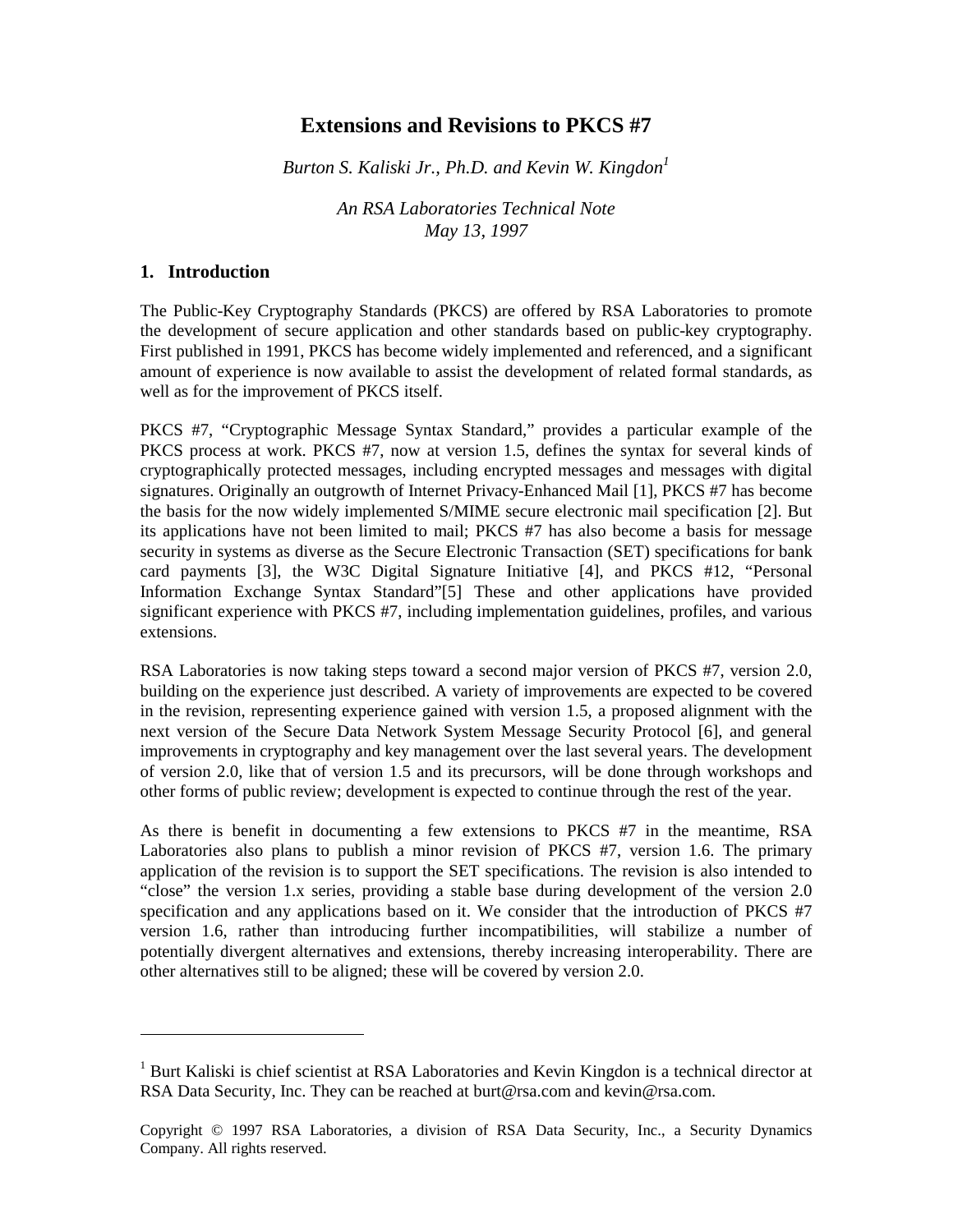Version 1.5 and version 1.6 syntax are distinguished by a version number field, and the versions should be considered alternate forms of cryptographic message protection. Applications supporting either version may be considered to conform with PKCS #7. Existing applications based on version 1.5, such as S/MIME, need not be upgraded to version 1.6. Likewise, version 1.6 applications need not support version 1.5 syntax.

RSA Laboratories is also publishing an ASN.1 module in updated 1994 ASN.1 syntax that includes syntax for version 1.5 as well as version 1.6. The module is available from RSA Laboratories' PKCS Web page, http://www.rsa.com/rsalabs/pubs/PKCS.

The remainder of this note summarizes the changes that RSA Laboratories will publish in version 1.6 of PKCS #7, and gives an overview of potential revisions for version 2.0.

2. Version 1.6

This section describes the differences between version 1.5 of the standard and version 1.6. The information in this section, together with the version 1.5 standard document and the ASN.1 module mentioned previously, provides the developer with enough information to implement version 1.6. RSA Laboratories plans to publish a consolidated document for version 1.6 of the standard subsequent to the release of this bulletin.

- *Exports all symbols.* Version 1.5 exported one type, ContentInfo, as well as the various object identifiers. Version 1.6 exports all symbols. This permits applications to make direct use of other data types without having to wrap them in an outer ContentInfo.
- *Permits additional content types.* Version 1.5 was unclear about whether the set of content types defined in the standard could be extended by the application. Version 1.6 definitely permits applications to extend the set of content types to include application-specific types, identified by application-specific object identifiers.
- *Encodes lists as SEQUENCE OF instead of SET OF.* Some applications use DER encoding consistently throughout the application. In these applications, the overhead of sorting SET/SET OF contents (as required by DER) may be undesirable. Version 1.6 converts all occurrences of SET OF to SEQUENCE OF, eliminating the need for sorting in the encoding process.
- *Removes support for PKCS #6 extended certificates.* X.509 version 3 introduced an extension mechanism that effectively removes the need for a separate extended certificate standard. Version 1.6 permits the use of X.509 version 3 certificates, and precludes the use of PKCS #6 extended certificates.
- *Uses EXPLICIT tag for authenticated attributes list.* Version 1.5 used an IMPLICIT tag for the optional authenticatedAttributes field of SignerInfo. Version 1.6 uses an EXPLICIT tag so that an application can encode the underlying SEQUENCE OF Attribute, digest the encoding, and reuse the encoding as the contents octets of the explicitly-tagged field. Version 1.5 applications were required either to encode the attribute list twice, once with the implicit tag and once without, or to hack the results of the encoding.
- *Simplifies cryptographic processing of contents.* Version 1.5 required the application to 'dip under' the ASN.1 and deal directly with the BER/DER encoding. Message digests were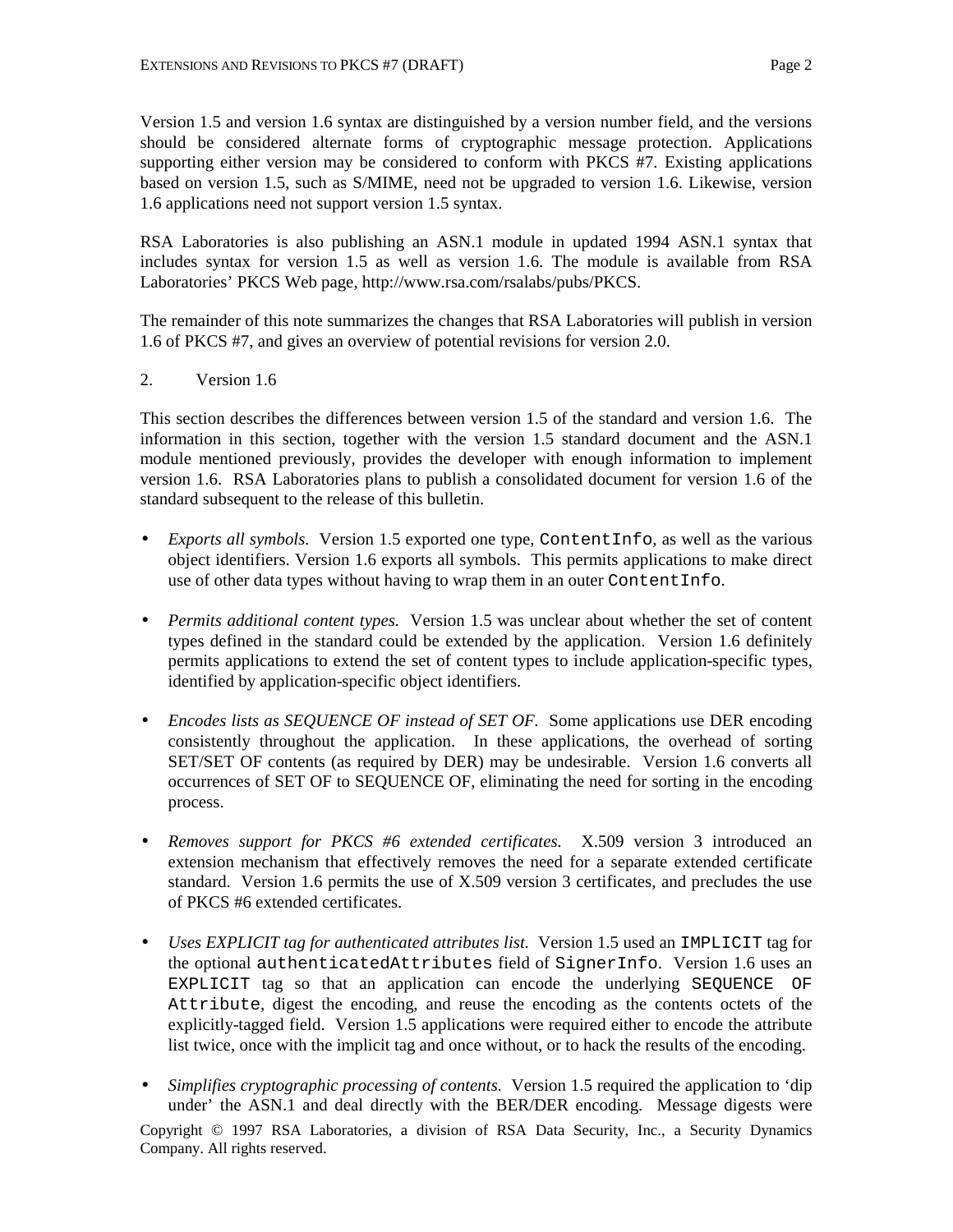done on the content octets of the DER encoding of the content field. Encryption was performed on the content octets of a definite-length BER encoding of the content field. This was done primarily for compatibility with PEM. Such BER/DER 'hacking' makes it difficult for users of ASN.1 compilers to generate encoding/decoding subroutines. Alternatives, such as wrapping the contents in an octet string, reduce the level of type-safety that can be specified in the ASN.1. Given the ascendancy of S/MIME over PEM, and the desirability of avoiding low-level 'hacking' of the BER/DER encoding, version 1.6 has modified the processing rules to operate on the entire BER/DER encoding of the content field.

This last change requires some additional explanation in order to be as unambiguous as possible. The affected paragraphs from version 1.5 are included here, modified to specify version 1.6's cryptographic processing rules:

Section 7, Note 2:

When a ContentInfo value is the inner content of signed-data, signed-and-envelopeddata, or digested-data content, a message digest algorithm is applied to the octets of the entire DER encoding of the content field. When a ContentInfo value is the inner content of enveloped-data or signed-and-enveloped data content, a content-encryption algorithm is applied to the octets of the entire BER or DER encoding of the content field.

Section 9.3 (in its entirety)

The message-digesting process computes a message digest on either the content being signed or the content together with the signer's authenticated attributes. In either case, the initial input to the message-digesting process is the entire content being signed. Specifically, the initial input is the octets of the entire DER encoding of the content field of the contentInfo value to which the signing process is applied. All of the octets of the DER encoding of that field are digested, including the identifier and length octets.

The result of the message-digesting process (which is called, informally, the "message digest") depends on whether the authenticatedAttributes field is present. When the field is absent, the result is just the message digest of the content. When the field is present, however, the result is the message digest of the complete DER encoding of the SEQUENCE OF Attribute contained in the authenticatedAttributes field. For clarity: The [2] EXPLICIT tag is not part of the SEQUENCE OF Attribute value. The SEQUENCE OF Attribute tag (DER value 30) is to be digested along with the length and contents octets of the encoded sequence. Since the authenticatedAttributes value, when the field is present, must contain as attributes the content type and the message digest of the content, those values are indirectly included in the result.

When the content being signed has content type data and the authenticatedAttributes field is absent, then just the DER-encoded data is digested. This implies that the length of the content being signed must be known in advance of the digesting process. This method is not compatible with Privacy-Enhanced Mail.

**Note.** The fact that the message digest is computed on the DER encoding of the content does not mean that DER is the required method of representing that part for data transfer. Indeed,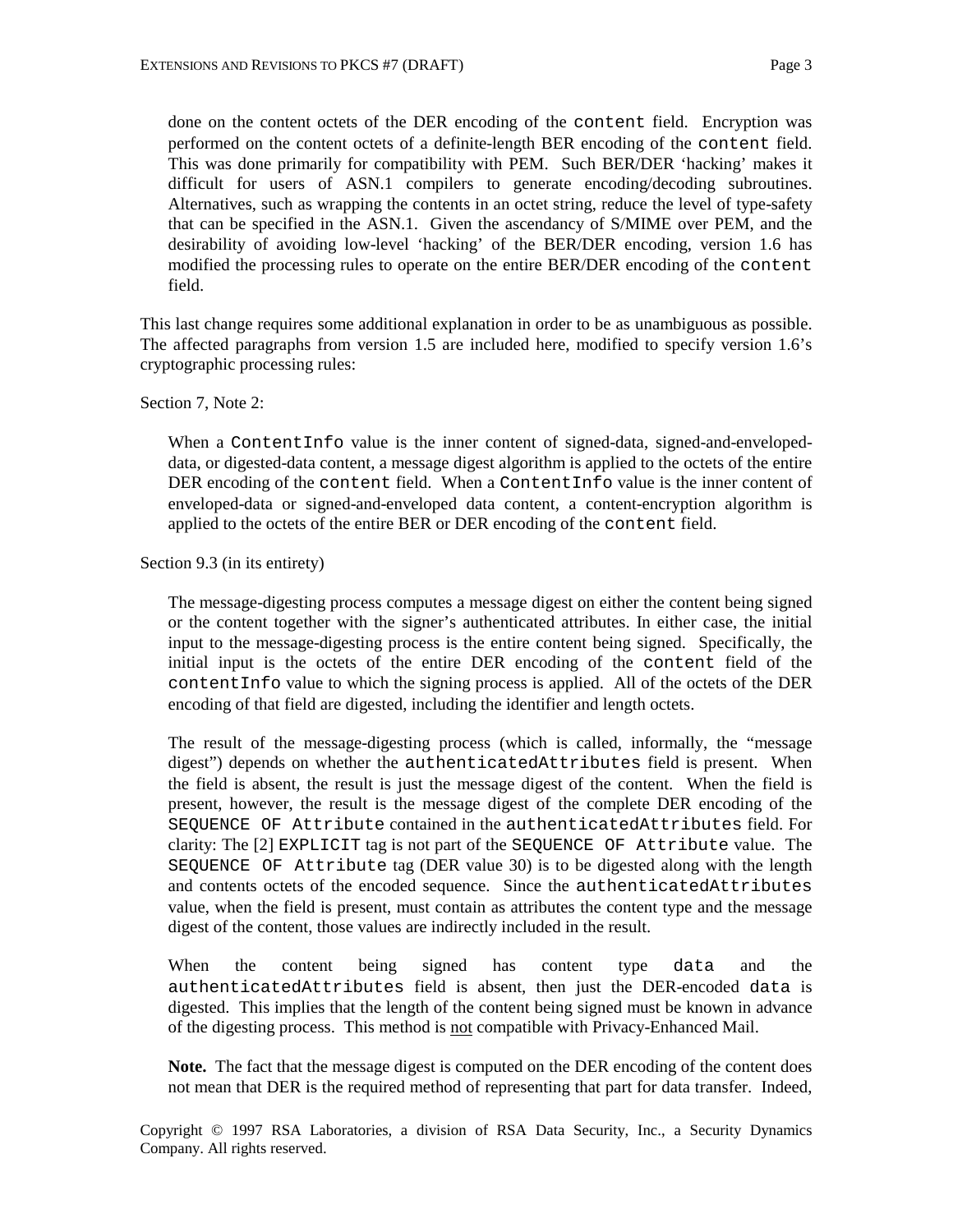it is expected that some implementations of this standard may store objects in other than their DER encodings, but such practices do not affect message-digest computation.

Section 9.5 (in its entirety)

PKCS #7 version 1.6 breaks compatibility with PEM. Applications for which PEM compatibility is required may continue to use PKCS #7 version 1.5.

Section 10.3 (replaces first three paragraphs)

The input to the content-encryption process is the entire content being enveloped. Specifically, the input is the octets of the entire BER encoding of the content field of the ContentInfo value to which the enveloping process is applied. All of the octets of the encoding are encrypted, including the identifier and length octets.

This process implies that the length of the content being encrypted must be known in advance of the encryption process. This method is not compatible with Privacy-Enhanced Mail.

Section 11.3 (in its entirety)

Version 1.6 of this standard does not attempt to maintain compatibility with PEM.

### **3. Version 2.0**

The following are a few of the potential revisions that will be considered in PKCS #7 version 2.0:

- *Algorithm independence*. While version 1.5 was intended to support arbitrary cryptographic algorithms, a number of technical issues make such support somewhat difficult. An example of issue is the "DigestInfo" construction during signature generation, which appends an algorithm identifier to a message digest prior to a signature operation with a private key. It presents a difficulty for signature schemes that do not have a comparable step, such as the Digital Signature Standard [7]. Version 2.0 is intended to be more naturally algorithmindependent.
- *More flexible key identification.* PKCS #7 version 1.5 follows the key management model of Privacy-Enhanced Mail, where a public key is identified by the issuer and serial number of a public-key certificate. There are certainly other ways of identifying public keys, such as ones based on the key owner's name, and these will be considered in version 2.0. Version 1.5, like PEM, is also based on X.509 certificates, although unlike PEM it does not assume a particular certificate hierarchy. Alternative certificate systems may also be considered in version 2.0.

Related to this, it may be appropriate to consider more flexible forms of key management for both symmetric and public keys in version 2.0. In version 1.5, the distribution of both types of keys occurs "in-line," being transmitted along with the message. It may be worthwhile to consider a more general approach, where the key management syntax is separate from the message processing syntax, so that, for instance, there is provision for distributing keys that are not associated with a particular message.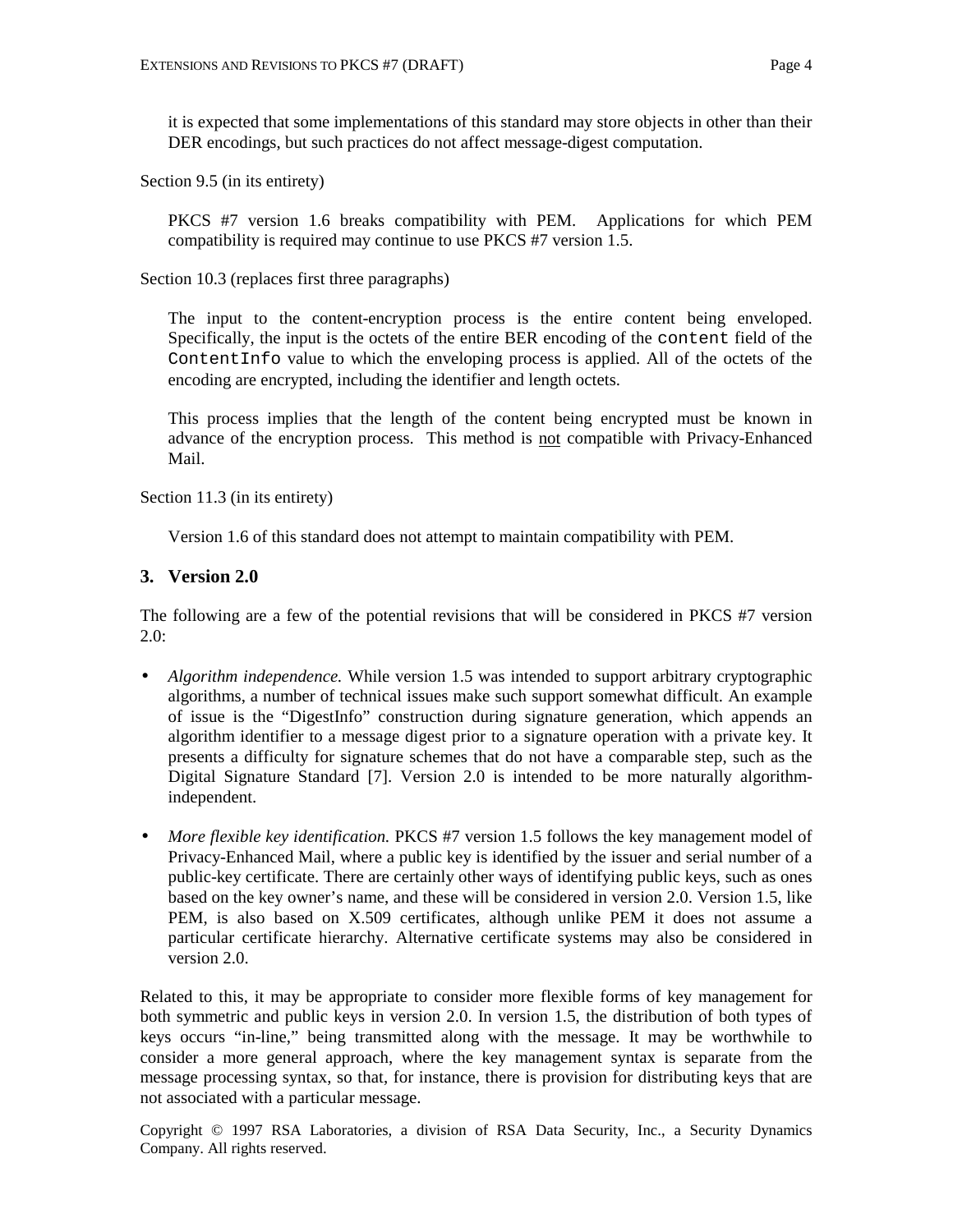• *Additional cryptographic transformations.* PKCS #7 currently provides syntax for digitally signed messages, encrypted messages with public-key-based key management, and messages to which a message digest has been appended. For version 2.0, encrypted messages with symmetric-key-based key management and messages with symmetric-key authentication codes will also be considered, as each has important applications in secure communications. (The appropriateness of further symmetric-key-based techniques in a "public-key cryptography standard" is a worthwhile topic to discuss. One motivation is that all kinds of cryptographic techniques have a role in a security system, even one based to a large extent on public-key concepts, and it is helpful to describe them all in a common document.)

Other suggestions for improvement to PKCS #7 are most welcome. The development of PKCS #7 version 2.0 is being launched by RSA Laboratories in a forthcoming PKCS workshop and is expected to continue throughout the year. Further information on the development of version 2.0 will be posted on RSA Laboratories' PKCS Web page, and also sent to the <pkcs-tng@rsa.com> mailing list.

## **4. Conclusion**

A significant amount of experience is now available to assist the improvement of PKCS #7, "Cryptographic Message Syntax Standard." RSA Laboratories is taking steps toward a second major version, and is also publishing a minor revision, version 1.6. Other PKCS documents will benefit from a similar process, and further information on other revisions will be announced on RSA Laboratories' PKCS Web page. For more information, please contact <pkcseditor@rsa.com>.

# **5. Acknowledgements**

The authors gratefully acknowledge the contributions of Phil Griffin and Terry Hayes to version 1.6 of this standard.

### **References**

- [1] J. Linn. *RFC 1421: Privacy Enhancement for Internet Electronic Mail: Part I: Message Encryption and Authentication Procedures.* February 1993.
- [2] S. Dusse, P. Hoffman, B. Ramsdell, L. Lundblade, L. Repka. *S/MIME Message Specification.* March 1997.
- [3] MasterCard and Visa. *Secure Electronic Transactions (SET) Specification DRAFT for Testing.* June 1996.
- [4] World Wide Web Consortium. W3C Digital Signature Initiative. http://www.w3.org/pub/WWW/Security/DSig.
- [5] RSA Laboratories. *PKCS #12: Personal Information Exchange Syntax Standard Version 1.0 DRAFT.* April 1997.